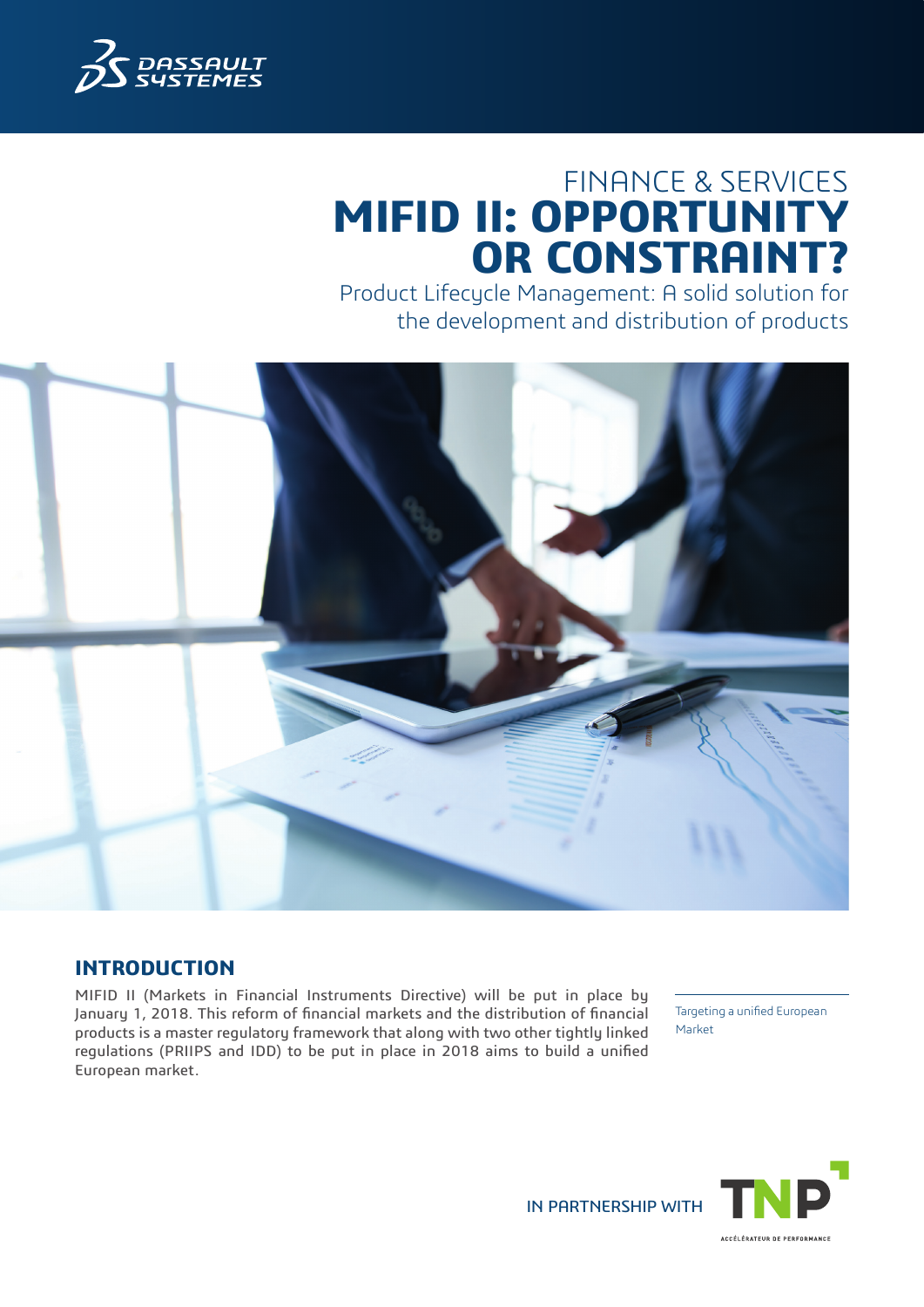#### **SUMMARY**

**MIFID II reinforces investor protection** by bringing transparency to the way products are conceived and distributed and how costs are charged. Regulators pay dedicated attention to conflicts of interest, including the concept of "best execution".

**In addition, MIFID II introduces the principle of "Product and Sales lifecycle", a concept well established in other industries, such as aeronautics, automotive and life sciences.** To manage product and commercialization lifecycles, these industries have put in place collaborative approaches that are efficient, help to handle the complexity of development, manufacturing and distribution of highly regulated products, and enable adoption of a global strategy for the whole product lifecucle.

**Financial services companies impacted by MIFID II, including investment products manufacturers and distributors, have begun to organize themselves by enriching their processes and investing in their existing IT systems.** Managing product lifecycle with a software solution, such as the one from Dassault Systèmes, is a strategy that is particularly well-suited to sustainable compliance with the numerous MIFID II requirements.

Right now, some financial services institutions have taken this opportunity to modernize their referential and product governance for MIFID II.

#### **What are the requirements for product governance?**

To reinforce investors' protection, **MIFID II defines the governance required for the production and distribution of investment products, closely monitoring the entire lifecycle to strengthen investor protection.**

In practice, producers are required to put check points in place with an internal approvals process that requires a strong management commitment. It also requires setting up tools that provide an operational view of the development process, the commercial follow-up and the capacity to demonstrate it to a regulatory entity.

In addition, the concept of "target market" requires that a client's investment characteristics be taken into account right from product conception, reshaping the relationship between distributors and manufacturers. The product has to match precisely the needs of the target clients and provide a very detailed level of information about costs and risks that the investor will have to acknowledge.

#### **On the distribution side**

MIFID II requires that sales forces and distribution staff be well trained and understand precisely the product's features in order to be able to define a target distribution market. It also implies monitoring by the manufacturers of possible deviations in the distribution and information communication processes, i.e., processes that require a tight collaboration between distributors and manufacturers and a digital continuity of information.

The information made available for clients, apart from being clear and accurate, must be comprehensive, relevant and up-to-date. The PRIIPS regulation standardizes part of the information required and the content to be provided to retail investors.

In addition, monitoring during the product lifecycle and the proper handling of client complaints are other, no less important, parts which the regulator will be watching closely.

#### **Similar to other industries**

There are clear similarities between MIFID II product governance and the requirements that exist in other manufacturing industries.

In the aeronautics industry, for example, an aircraft is subject to certification throughout its development cycle. Product lifecycle management records and manages the process from the early architectural design stage to how the product is manufactured, operated and maintained. It also considers how information is recorded from operations, tracing and demonstrating development throughout the process. **This provides greater security and protection of the "consumer passengers". These activities are so important that they account for 20 percent of the non-recurring development costs for an aircraft program.**

Investor protection is taken into account from the inception of the product

MIFID II introduces the principle of "Product and Sales lifecucle". a concept well established in other industries

A demanding Product Governance for product design

Product Governance at the distribution level as well

A parallel with aeronautics and life sciences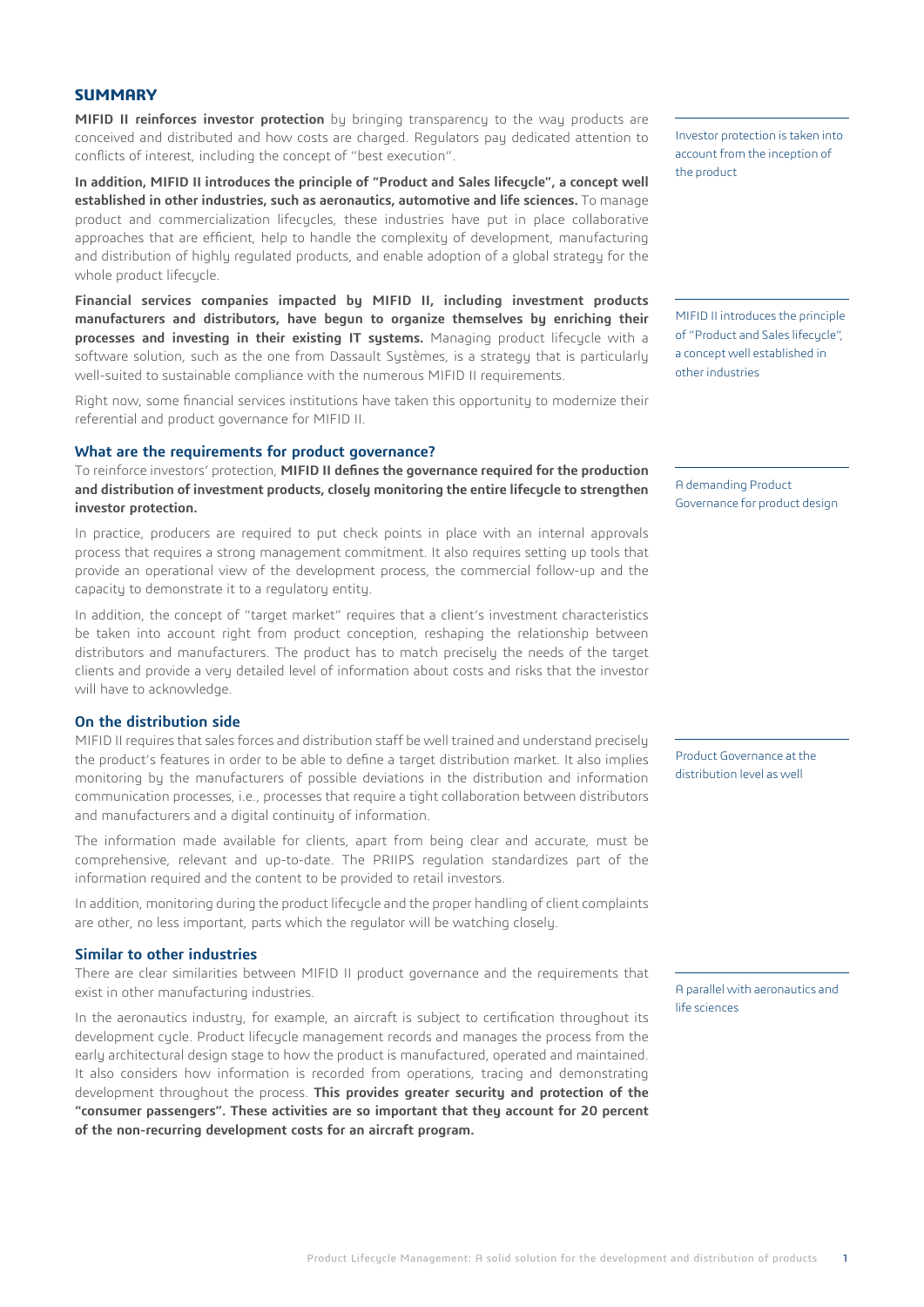The same process is also applied in life sciences. Pharmaceutical companies must have robust levels of traceability and need to demonstrate ex-ante the effectiveness and non-hazardous nature of a drug, all supported by sufficient clinically proven, statistically robust trials (back testing of products). Documentation and client information requirements are extremely strict, including an exhaustive description of any side-effects.

Any packaging errors lead to the destruction of a batch of medicine. Any documentation that is not sufficiently clear about side-effects may result in a delayed product launch, or the product being banned altogether, and include fines at the level of several billion dollars, similar to what has been regularly witnessed in financial services over the last few years.

We could give numerous other examples in the construction, automotive or other industries where the level of complexity can be due to the design of the products themselves, the myriad regulations that apply, or the multiple product variants and the number of countries in which they are distributed. **The common denominator in all these industries is that they have enabled the product, compliance, IT and marketing teams to contribute to the key stages of the lifecycle in order to manage increasing regulatory, technical and organizational complexity, and by doing so, limit the inherent risks and financial costs.**

#### **Software solution for managing the fund lifecycle and its compliance with MIFID II**

Dassault Sustèmes offers a solution that is both a methodical and collaborative software platform that covers the whole lifecucle of products and services—from ideation, design and implementation through to decommissioning—in an environment that involves very different functions (product, R&D, sales, marketing, legal and compliance).

In the context of MIFID II, the features concerning governance for the launch and maintenance of products are implemented dynamically and digitally. Visibility of related processes and projects is immediate and ongoing. Documentation and the latest updated and approved versions are directly accessible by all concerned parties. Finally, the match between products and clients is included in the product design data itself and carried throughout the lifecycle of the product.

Through the coordinated linking of data, product characteristics, projects, individuals involved and the related deliverables, this systemic approach to manage the fund lifecycle helps make product launches and services, and their maintenance within a catalogue, more effective and more efficient, with quality, traceability and transparency. The software package becomes the receptacle for data, deliverables and reference documents, and supplies the governance mechanisms that are required.

#### **CONCLUSION**

Many industries have had to undertake a digital transformation of their business processes. This was a precondition for survival with the ever increasing segmentation of the value chain in an increasingly complex and competitive environment, whether in regulatory, technical or organizational terms. There's no reason why the financial services industry shouldn't apply this transformational approach, benefiting from the cumulative experience of other industries.

The management and governance of the product referential is more and more critical with the MIFID II, IDD and PRIIPS regulations. Financial institutions have to face increased pressure on time-to-market, traceability, renewed agility and mass customization, while complying strictly with those regulations.

In addition, it's also an opportunity for the sector to establish a stronger collaborative relationship with the regulators. By using regulatory constraints as a driver of transformation, they can turn a burden into a competitive advantage rather than a cause of increased expenditure.

PLM approach as a concrete answer to MIFID II

MIFID II and other regulations, an opportunity for transformation